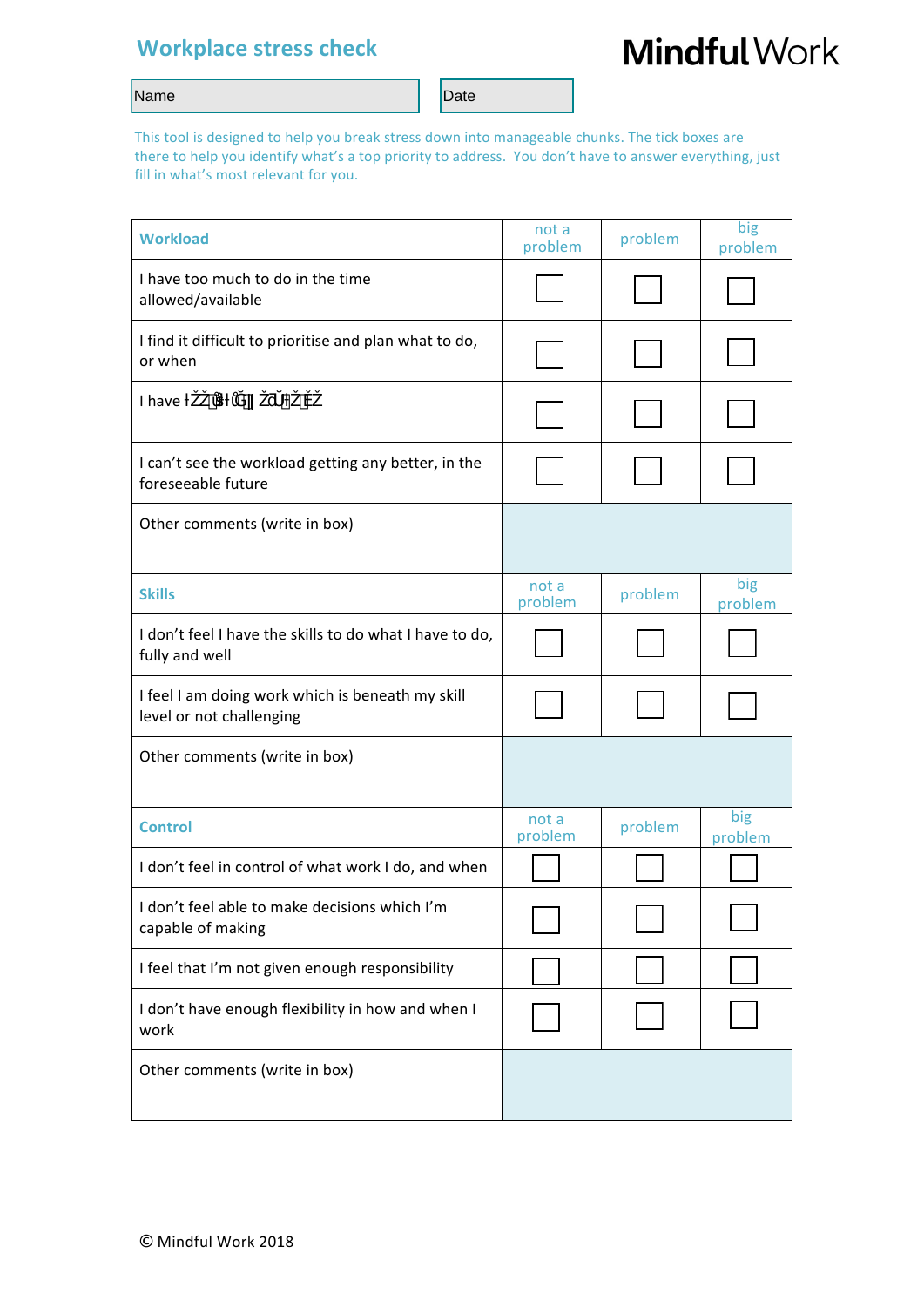| <b>Change</b>                                                                         | not a<br>problem | problem | big<br>problem |
|---------------------------------------------------------------------------------------|------------------|---------|----------------|
| There has been too much change lately (eg<br>restructuring or new roles)              |                  |         |                |
| I'm worried about the impact of planned changes                                       |                  |         |                |
| Things are not changing, but they need to                                             |                  |         |                |
| Other comments (write in box)                                                         |                  |         |                |
| <b>Being valued</b>                                                                   | not a<br>problem | problem | big<br>problem |
| I don't feel valued for the work I do                                                 |                  |         |                |
| My work and effort is taken for granted                                               |                  |         |                |
| Other comments (write in box)                                                         |                  |         |                |
| <b>Management</b>                                                                     | not a<br>problem | problem | big<br>problem |
| I feel that I need managing better, or in a different<br>way                          |                  |         |                |
| I feel a lack of management input or guidance                                         |                  |         |                |
| I feel there is too much management input or<br>micro-managing                        |                  |         |                |
| Other comments (write in box)                                                         |                  |         |                |
| <b>Other work interactions</b>                                                        | not a<br>problem | problem | big<br>problem |
| I'm experiencing difficulties with some team<br>members                               |                  |         |                |
| I'm experiencing difficulties with external people<br>eg customers, clients, partners |                  |         |                |
| Other comments (write in box)                                                         |                  |         |                |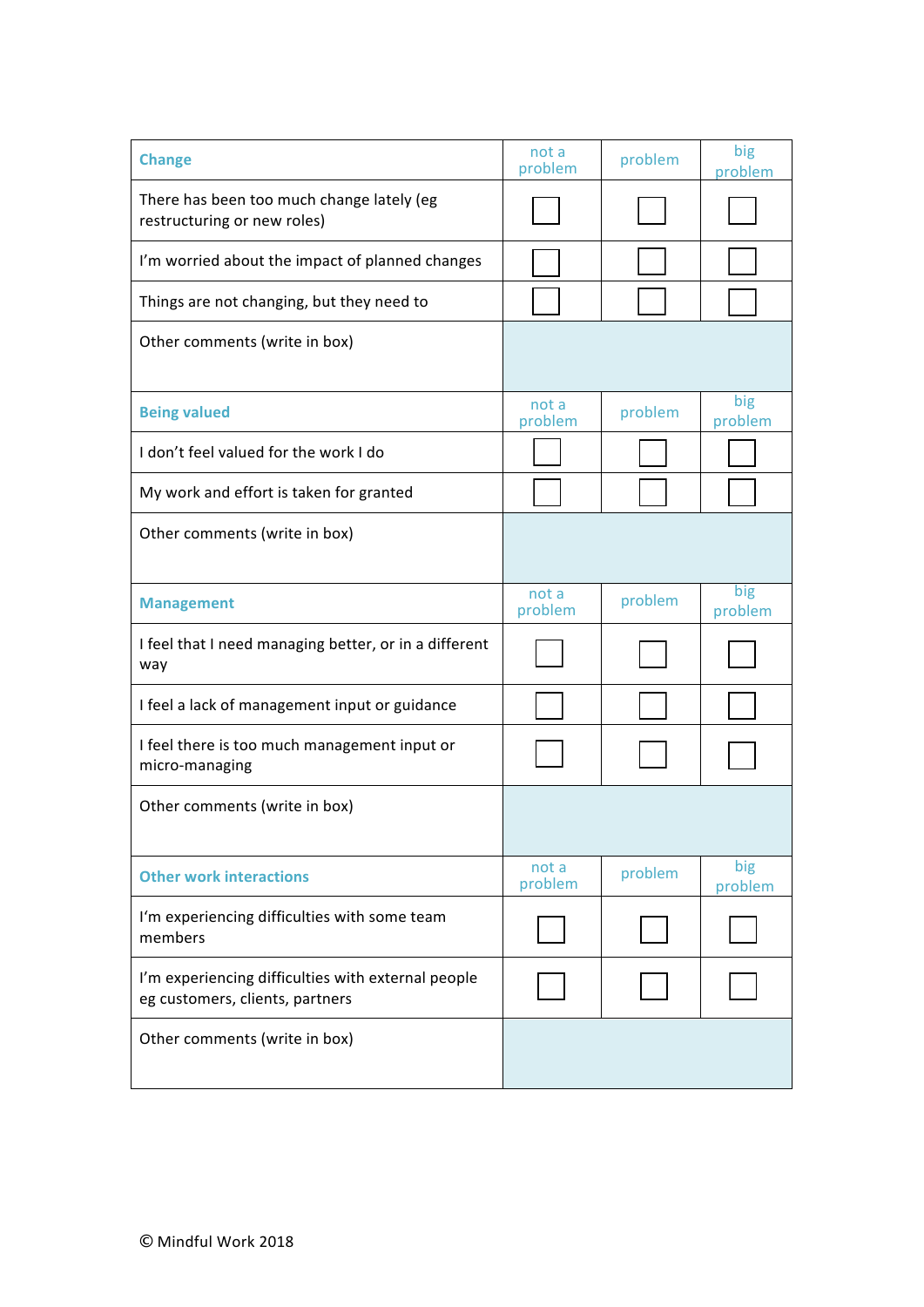| <b>Pay and conditions</b>                                                  | not a<br>problem  | problem            | big<br>problem      |
|----------------------------------------------------------------------------|-------------------|--------------------|---------------------|
| I feel underpaid for what I do                                             |                   |                    |                     |
| I do not get financially rewarded for extra time or<br>effort              |                   |                    |                     |
| I am not happy with the work environment or<br>conditions                  |                   |                    |                     |
| Other comments (write in box)                                              |                   |                    |                     |
| <b>Motivation</b>                                                          | not a<br>problem  | problem            | big<br>problem      |
| I don't really understand the values and objectives<br>of the organisation |                   |                    |                     |
| I don't feel in tune with the values and objectives<br>of the organisation |                   |                    |                     |
| I feel unmotivated for a number of reasons                                 |                   |                    |                     |
| Other comments (write in box)                                              |                   |                    |                     |
| <b>Taking care of myself</b>                                               | I do this<br>well | I do this<br>a bit | I hardly<br>do this |
| I take regular breaks and a proper lunch break<br>from the workload        |                   |                    |                     |
| I exercise several times a week                                            |                   |                    |                     |
| I eat and drink healthily, and avoid too many<br>snacks                    |                   |                    |                     |
| I take time for my family, friends and partner                             |                   |                    |                     |
| I make time for other interests and leisure<br>activities                  |                   |                    |                     |
| I'm able to speak honestly with others about my<br>problems                |                   |                    |                     |
| Other comments (write in box)                                              |                   |                    |                     |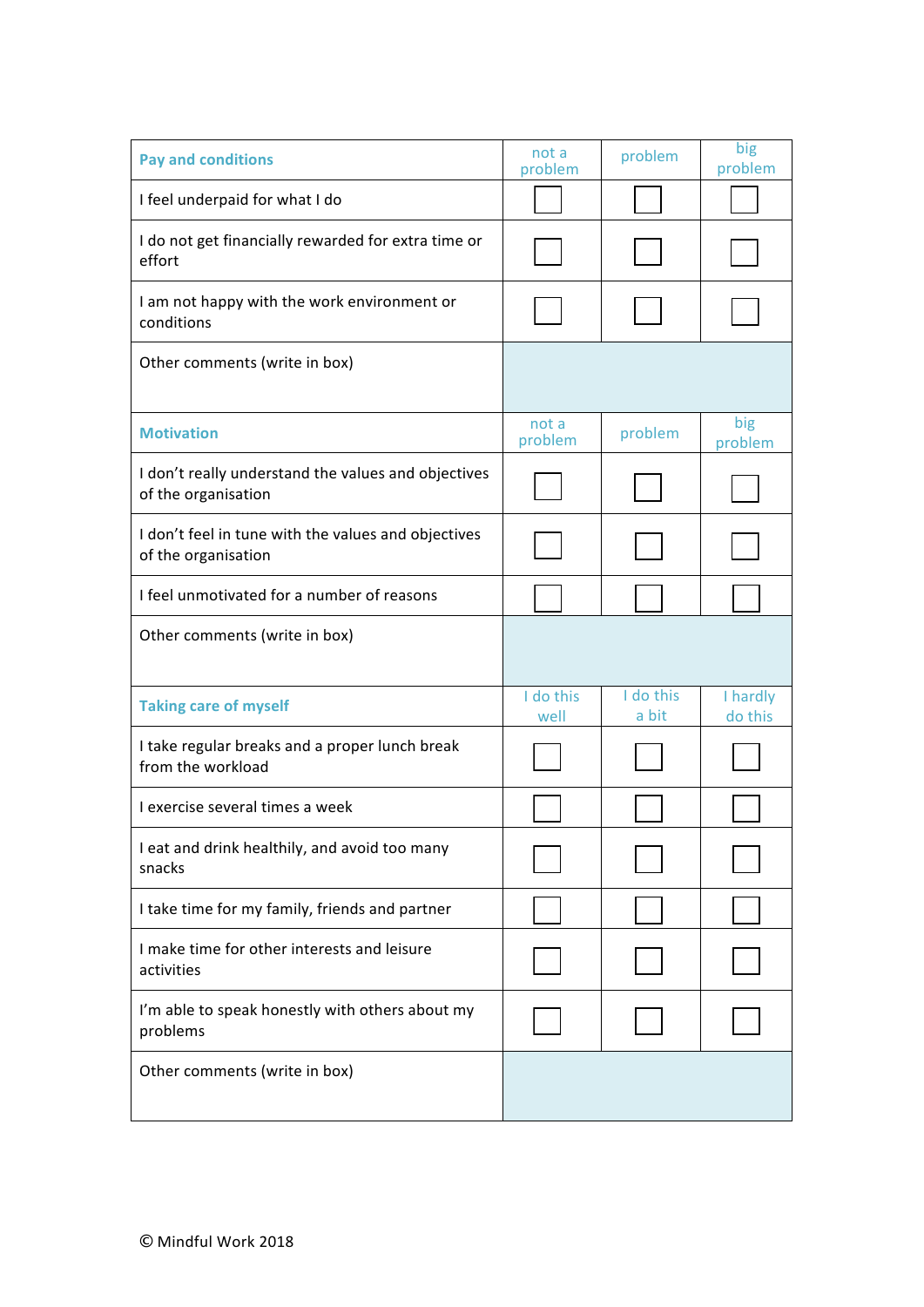| What signs of stress do you notice in yourself or<br>others                 | not really | to some<br>degree | definitely! |
|-----------------------------------------------------------------------------|------------|-------------------|-------------|
| increased absence from work, for ill health,<br>anxiety or any other reason |            |                   |             |
| poor performance and timekeeping                                            |            |                   |             |
| poor sleep/tiredness, low-energy                                            |            |                   |             |
| irritability, anger, tearfulness etc                                        |            |                   |             |
| an increase in disputes and grievances, and<br>dysfunctional team working   |            |                   |             |
| stress at work is affecting my home/social life or<br>my health             |            |                   |             |
| Other comments (write in box)                                               |            |                   |             |

# **Add up the ticks in the right hand boxes**

If you have scored more than 7, you have multiple stress factors. What is the likely outcome for your well-being, success and motivation, if you don't address this?

#### **What to do with your stress test**

This quick check may help you to break down stress factors into manageable chunks. The key steps now are:

- first, congratulate yourself for taking the first step in addressing your stress
- be confident that things can change if you take responsibility for your own wellbeing
- see if you can find some quick wins  $-$  for example, if workload is a major stress factor, identify one or two ways this manifests and trial a new approach
- print your test outputs, and decide who you will share it with this is important information for your line manager, who may be unaware that you're suffering stress - ask for a review and a friendly chat about the results of this test
- commit to making a plan to address your stress issues start with the things that are entirely in your own control, then move on to more complex issues and identify who you need to involve in making changes
- consider taking a mindfulness course, which has proven results in stress management and wellbeing.